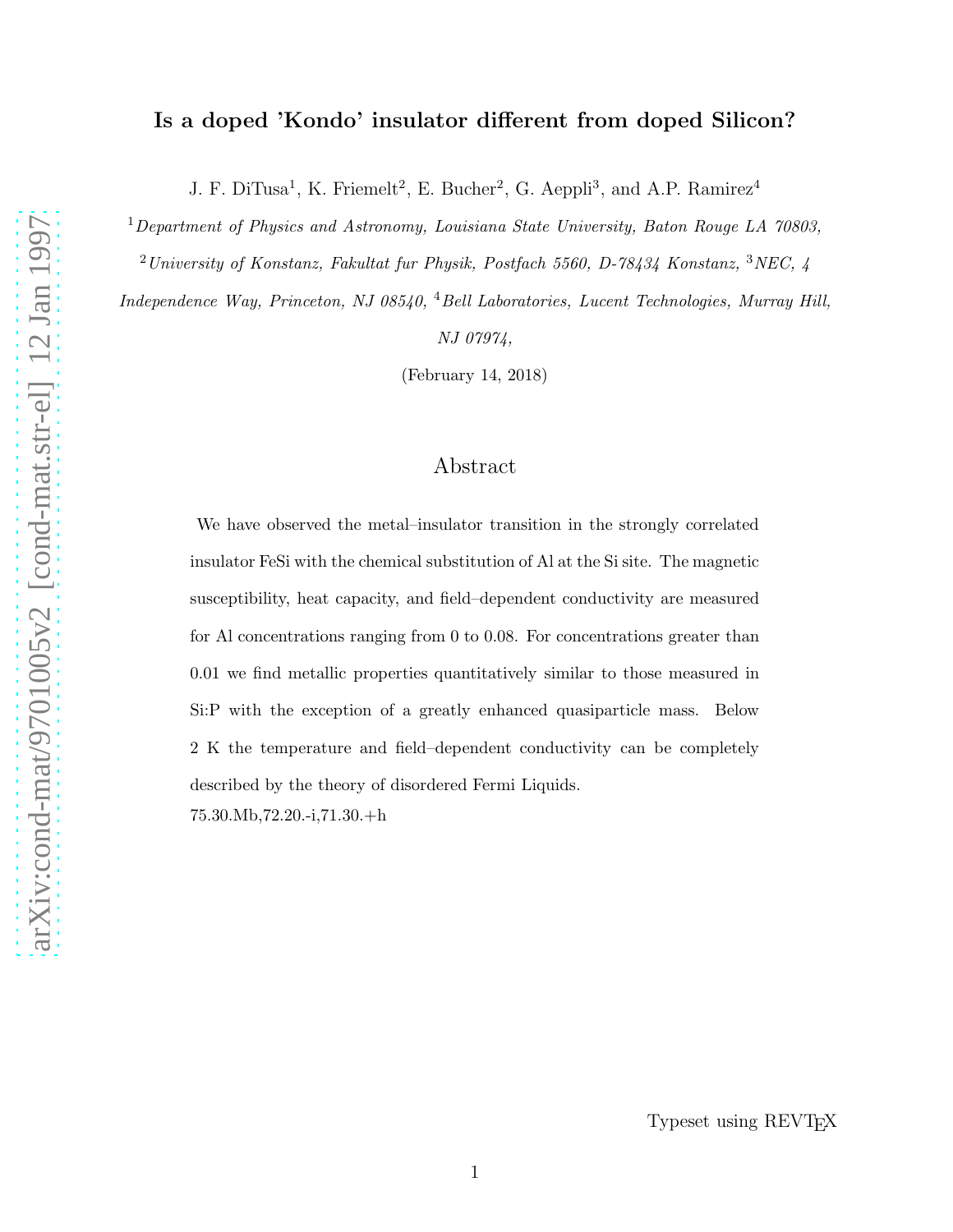Lightly doped semiconductors and insulators lie at the heart of both microelectronic technologies and modern condensed matter physics. The most prevalent and best characterized of these systems continues to be carrier doped Si, a simple band insulator. The electronic and magnetic properties of carrier doped Si near the metal–insulator (MI) transition have been the subject of a large and growing literature where it is well established that these properties are determined by the disorder and electron–electron (e-e) interactions[[1\]](#page-7-0). Investigations of the MI transition where the Coulomb interaction is more significant, such as the Mott–Hubbard systems  $V_{2-x}O_3$  $V_{2-x}O_3$  $V_{2-x}O_3$ , La<sub>2-x</sub>Sr<sub>x</sub>CuO<sub>4</sub>, and Ni(S,Se)<sub>2</sub> [2] have revealed interesting magnetic and superconducting ground states. A key feature separating Si from the Mott– Hubbard insulators is that whereas Si is an insulator by virtue of its band structure, the latter are band metals which are insulating because of Coulomb interactions. Recently, another class of insulators has emerged, namely insulators correctly predicted by band theory to be insulating[[3\]](#page-7-0) yet which also display optical and magnetic properties not understandable using band theory[[4\]](#page-7-0). The extent to which such insulators, frequently labeled as 'strongly correlated' or 'Kondo' insulators, are fundamentally different from conventional insulators and semiconductors is unclear[[5](#page-7-0)]. In the present paper, we present strong evidence that one popular strongly correlated insulator, FeSi, is actually a renormalized version of Si in the same sense that the heavy fermion metals are Fermi liquids with vastly renormalized band masses. More specifically, we show that chemical doping by Al substitution onto the Si sites yields a metal which is very similar to Si doped just beyond its metal-insulator transition. The only obvious distinction is that in the metal derived from FeSi, the quasiparticle mass is greatly enhanced relative to that in doped Si. Thus we have carrier doped a strongly correlated insulator through the MI transition to obtain a disordered Fermi liquid ground state with a large carrier mass - a heavy fermion metal. Our data represent convincing support for the proposition that while heavy fermion metals and strongly correlated insulators have peculiar temperature-dependent properties, their ground states remain the well understood Fermi liquids and band insulators.

The samples were either polycrystalline pellets or small bars cut from large Czochralski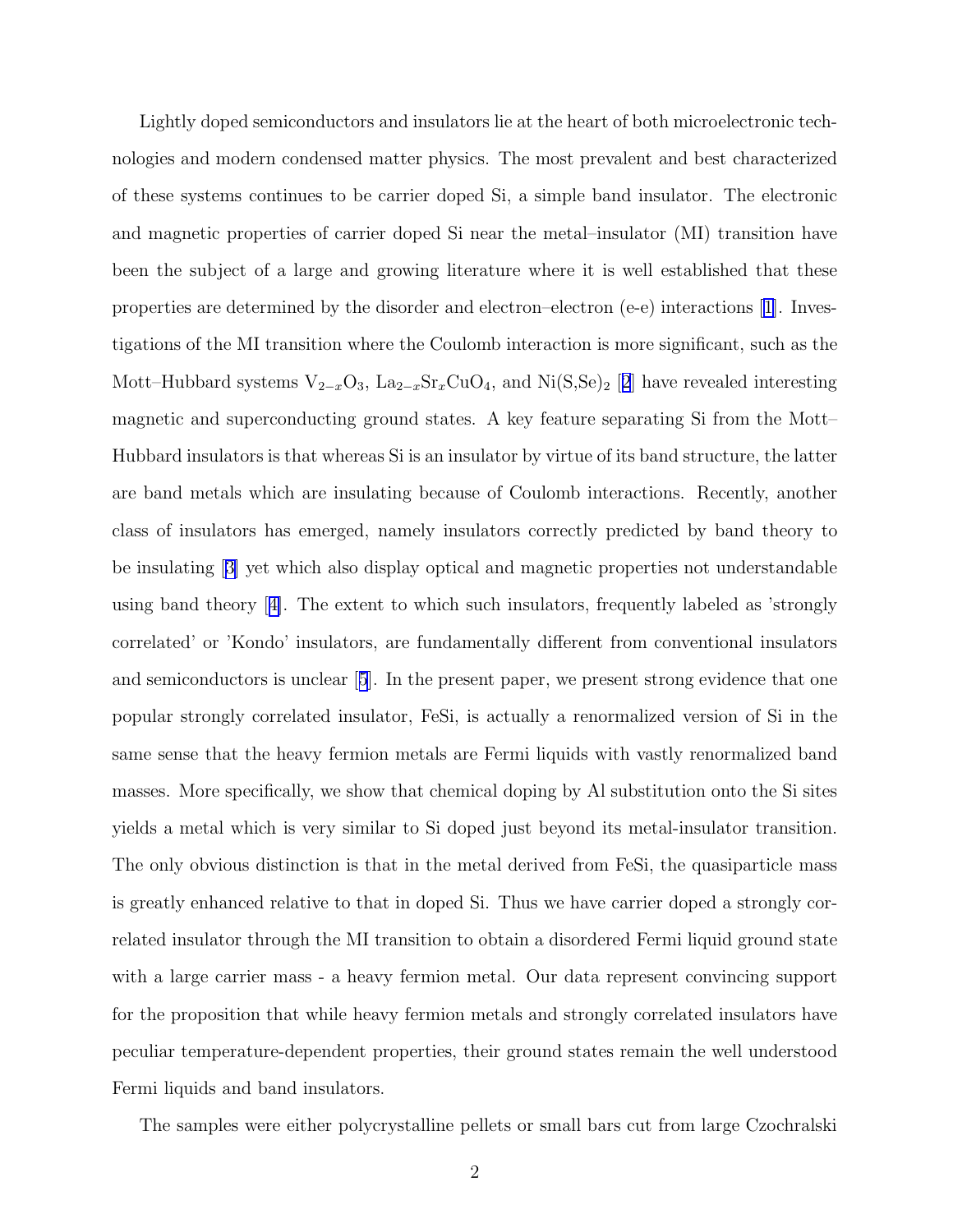grown single crystals[[6\]](#page-7-0). Polycrystalline samples were produced from high purity starting materials by arc-melting in an argon atmosphere. To improve sample homogeneity they were annealed for one week at  $1000^{\circ}$  C in evacuated quartz ampoules. Powder X-Ray spectra showed the samples to be single phase with a lattice constant linearly dependent on Al-concentration as can be seen in Fig. 1a. The linearity demonstrates that Al successfully replaces Si in the concentration range investigated. Energy dispersive X-ray microanalysis (EDX) yielded results consistent with the nominal Al concentration. The electrical conductivity was measured on rectangular samples with thin Pt wires attached to four contacts made with silver paste. We collected transverse magnetoconductance (MC) and Hall effect measurements at 19 Hz using lock-in techniques. Finally, magnetic susceptibility  $(\chi)$  measurements were made between 1.7 and 400 K in fields of 0.1 T in a SQUID magnetometer and the specific heat was established using a standard semi-adiabatic heat pulse technique.

The defining feature of an MI transition is the appearance of conduction at low temperatures. The carriers manifest themselves in a variety of standard quantities, including not only the temperature-dependent conductivity itself, but also the Hall effect, Pauli susceptibility, specific heat, and MC. Together, these quantities define the most fundamental parameters, namely the carrier density  $(n)$ , sign (hole or electron), effective mass  $(m^*)$ , elastic scattering length, and e-e interaction strength, of the nascent metal. Arguably the most fundamental are the carrier density and sign. Our Hall effect data demonstrate that Al doping onto the Si sites in FeSi does what is naively expected and of course also happens when Al is added to pure Si, namely donate one hole per added Al. Fig. 1(a) shows the corresponding results for  $T = 1.7K$ . Thermoelectric effects also depend on the carrier sign, and we have accordingly measured the Seebeck coefficient for some of our samples. The doped samples display a positive coefficient over the entire 30 to 400K measurement interval, while in agreement with Wolfe[[7\]](#page-7-0), the pure samples yield sign changes at temperatures above and below a maximum at 50K.

After the carrier density and sign, the next basic information required about systems which undergo MI transitions is whether other types of order, e.g. superconducting, charge,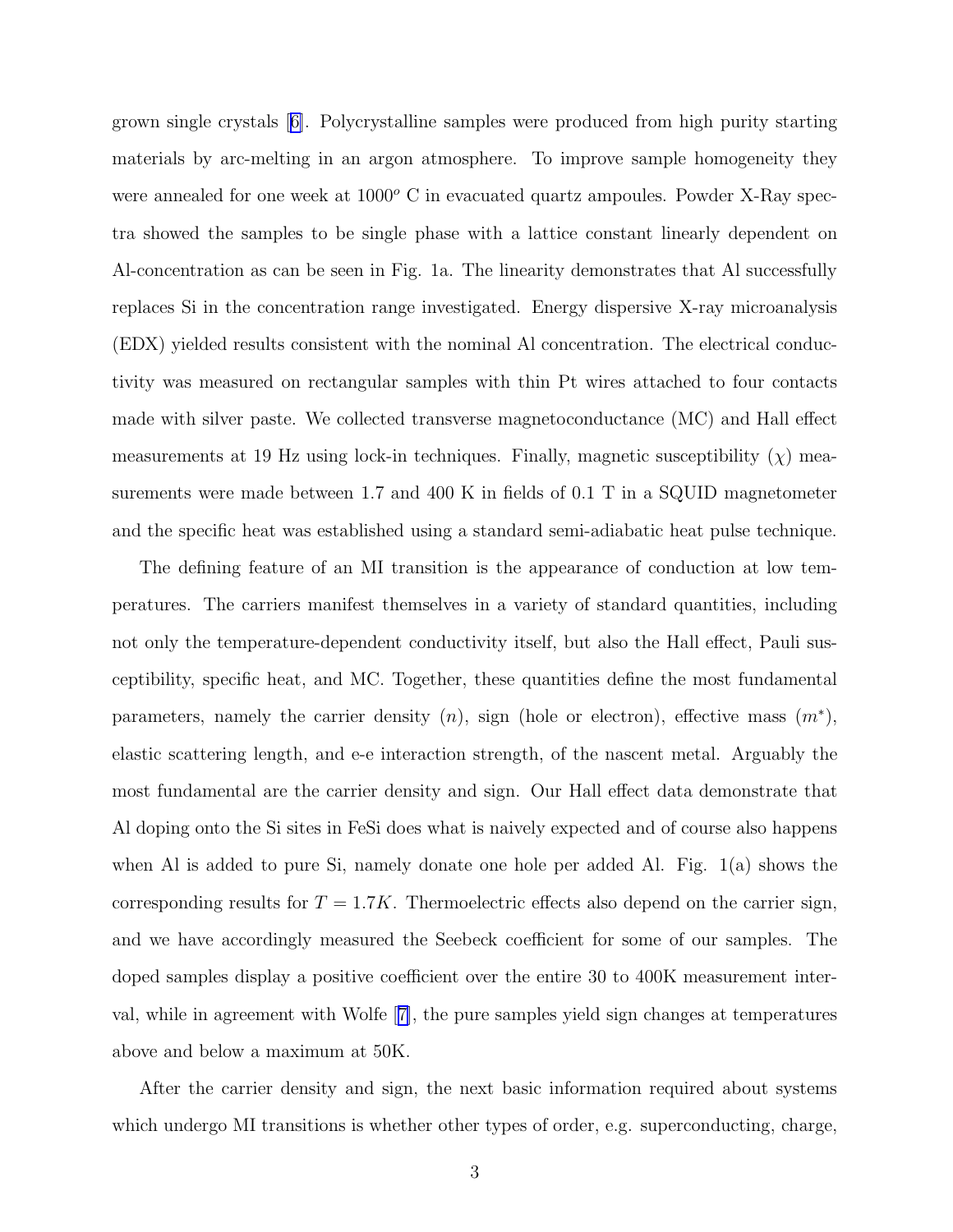or magnetic, appear nearby. If this were so, the associated fluctuations could contribute to scattering of the carriers and so affect all transport and thermodynamic properties. For  $Fesi_{1-x}Al_x$ , we have identified no finite temperature jumps or other singularities in any of our transport or thermodynamic data. In addition, we used low temperature specific heat and  $\chi$  to search for unusual fluctuations at low temperatures. Of particular significance is that while there is generally a Curie–Weiss–like rise in  $\chi'$  at low T, the amplitude of this rise appears uncorrelated with composition, and corresponds to 1% of  $S = 1/2$  and  $g = 2$ impurities per formula unit.

Having established that Al doping introduces carriers into  $Fesi_{1-x}Al_x$  while not leading to any instability such as magnetic order, we turn to a direct search for the MI transition in FeSi<sub>1−x</sub>Al<sub>x</sub>. Fig. 2b shows  $\sigma$  of pure and Al doped samples. From 250 to 100 K a thermally activated form,  $\sigma = \sigma_a e^{-\Delta_g/2k_BT}$  with  $\Delta_g = 680$  K, characterizes the pure sample. For temperatures between 4 and 100 K, a variable range hopping form describes the data well [\[8,9](#page-7-0)]. Comparison of the data above 200 K for the pure and doped materials reveals only a slight change with Al doping. Thus the thermally activated carriers from the FeSi valence band dominate the transport here. Furthermore, the small change in room temperature  $\sigma$ is consistent with only a small loss of carrier mobility. In contrast, the low temperature  $\sigma$  (Fig. 1c) shows a dramatic change with Al substitution, including metallic behavior for  $x \geq 0.01$ . Assuming that every Al dopant creates one carrier, the critical concentration  $(n_c)$ is between  $2.2 \times 10^{20}$  and  $4.4 \times 10^{20}$  cm<sup>-3</sup> ( $n_c = 3.3(\pm 1.1) \times 10^{20}$ ).

Fig. 2c shows that the effect of doping on  $\chi$  mirrors the effect of doping on  $\sigma$ . Specifically,  $\chi(T)$ , like  $\sigma(T)$  is the superposition of a contribution inherited from the insulator, and a doping-induced contribution. The most prominent feature of  $\chi'$  for the insulator is the wellknown hump above room temperature. The hump is due to the appearance of magnetic moments on warming and can be described using the activated form,  $(\chi(T) = (C/T)e^{-\Delta_{\chi}/k_BT})$ with a Curie constant  $C = 1.9$ , which is that associated with  $g = 2$  and  $s = 3/2$ , and -most importantly -a gap  $\Delta_{\chi} = 680K$  identical to the transport (conductivity) gap [\[4](#page-7-0)]. Fig. 2c also shows clearly the Curie–Weiss–like low temperature term which was discussed above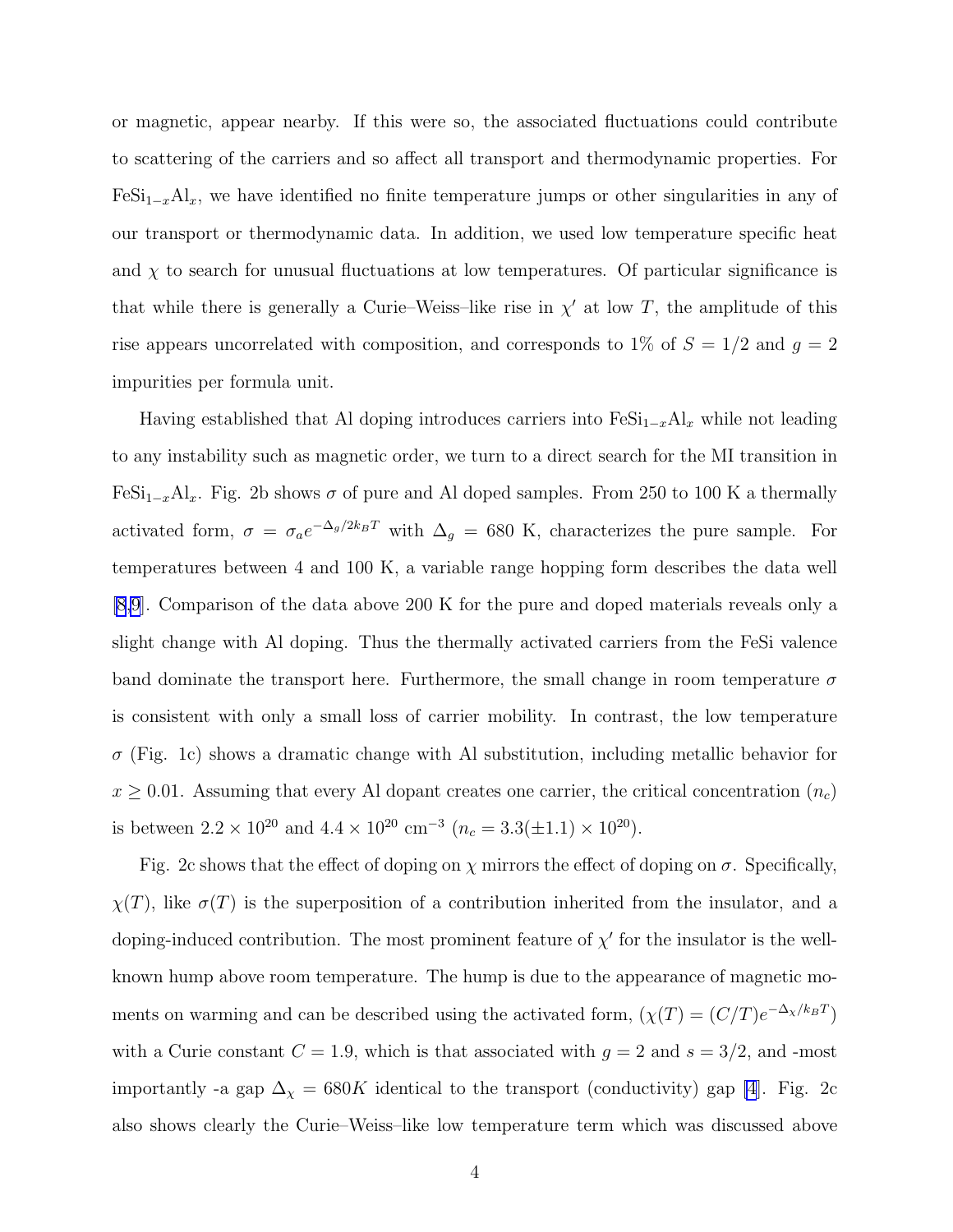and which is common to all of our samples, doped and undoped. What is not common to all samples, and indeed grows with doping, is an essentially T-independent offset  $(\delta \chi)$  which is most likely the Pauli term derived from hole doping. Fig. 1b shows how doping causes the amplitude of this term to rise from a value consistent with zero in the pure compound.

If our interpretation of the doping-induced T-independent offset as a Pauli term is correct, there should also be a linear-in-T  $(\gamma T)$  contribution to the specific heat. We have checked this for some of our doped samples. The inset to Fig. 2c shows that  $\gamma$  is much larger in two dopedboules than the  $\gamma = 1.8 \times 10^{-4} J/mole \ Fe \ K^2$  found in a nominally pure crystal [[9\]](#page-7-0). The corresponding effective mass  $(m^*)$  of the carriers calculated from free electron theory is 55  $\pm$ 5 times the bare electron mass, which is reduced to  $14\pm 2m_e$  when the band degeneracy  $(\nu' = 8)$  is taken into account [\[3\]](#page-7-0). A similar analysis for an  $x = 0.05$  sample prepared at a different time yields  $m^* = 17 \pm 2$   $m_e$  or  $4.25 \pm 1 m_e$  with  $\nu' = 8$ . For comparison  $m^*$  from  $\chi$  is  $54 \pm 5m_e$  which is reduced to  $14 \pm 2m_e$  by the band degeneracy. This mass, together with the free electron theory for a parabolic band which begins to be filled at  $n_c$ , yields the solid line in Fig.1(b) and so provides a good description of how  $\delta \chi$  varies with x.

Thus far we have focussed on the gross features of the MI transition visible at relatively high temperatures. Because we are dealing with a disordered alloy derived from an insulator with strong correlation effects, we expect significant correlation effects to be visible also in the low-T  $\sigma$  and magnetoconductance (MC). Fig. 3 demonstrates that  $\text{FeSi}_{1-x} \text{Al}_x$  is not disappointing in this regard. In particular, there is a large contribution to  $\sigma(T, H)$  which is proportional to  $\sqrt{T}$  and whose sign can be switched by a 16T magnetic field. In addition, there is a large MC with a composition-dependent shape. The shape also varies among samples with the same composition, and seems more correlated with the amplitude of the Curie–Weiss–like term in  $\chi'$  than with any other parameter. Therefore, to understand the behavior of all samples, one needs to use the theory of Fermi liquids in the presence of ordinary localizing disorder as well as spin-flip( $SF$ ) and spin-orbit( $SO$ ) scattering terms [\[10,1](#page-7-0)]. We have applied this theory to calculate the lines through the data in Fig. 3, and will give further details elsewhere. What is most important, though, is that for one  $x=0.015$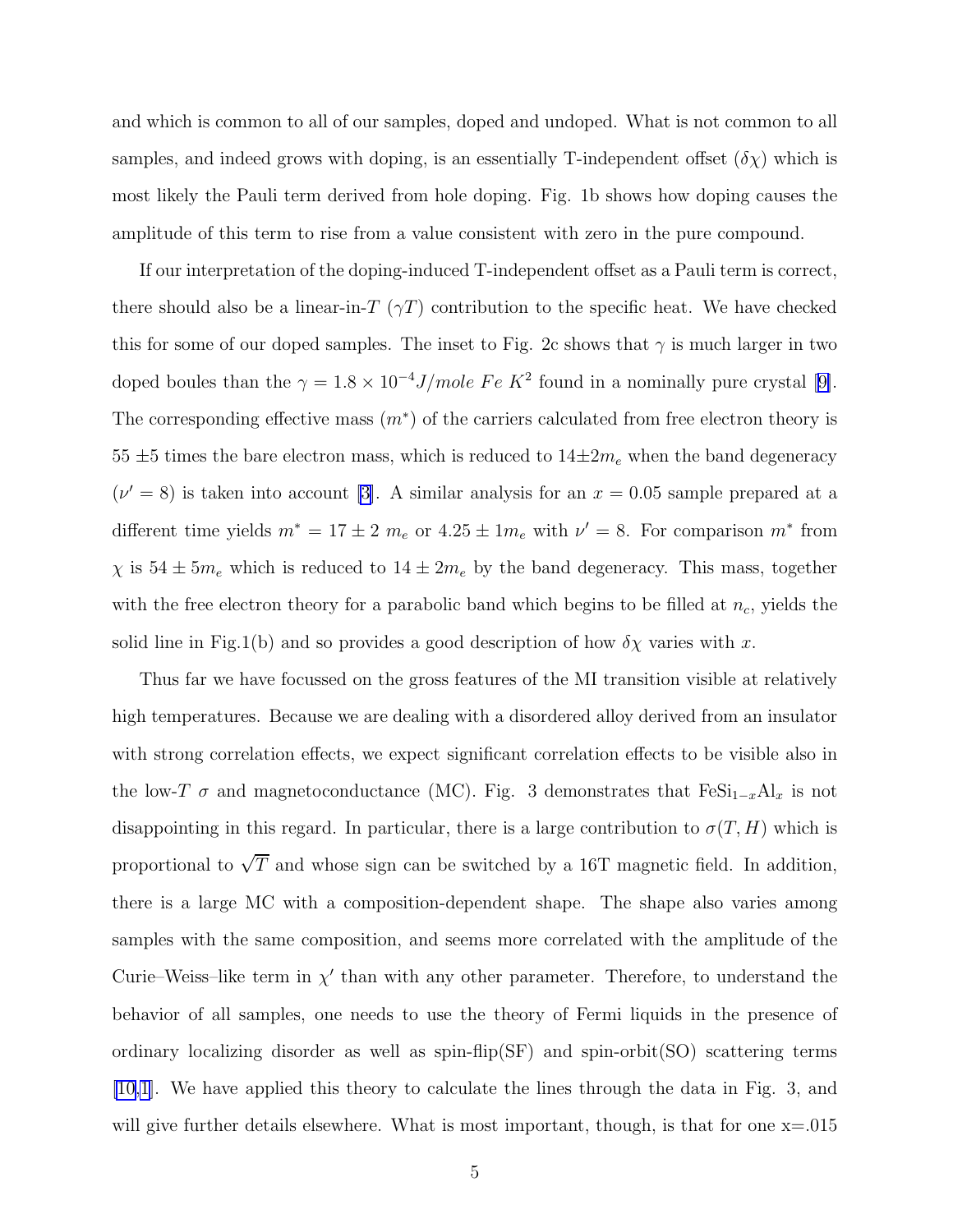sample, SF and SO processes could be ignored in a single consistent description of all of our T- and H-dependent data. Thus, the moments formed at high temperatures in  $\text{FeSi}_{1-x}\text{Al}_x$ appear to be completely independent of the Fermi liquid of holes induced by Al doping.

We have shown that  $Fesi_{1-x}Al_x$  undergoes a metal-insulator transition as a function of x. The transition is not accompanied by strongly enhanced magnetic fluctuations, as would be expressed by a high Wilson ratio  $(\chi k_B^2 \pi^2/3\gamma \mu_B^2 \simeq 2$  for FeSi), and seems unexceptional in all but one respect, the relatively high effective mass of the carriers. How unexceptional is clear from Table I , which summarizes our results and compares them with those for other materials near their metal-insulator transitions. Even the magnitudes of the conductivities as a function of both reduced composition  $(n/n_c)$  and temperature, as expressed in the coefficient of  $\sqrt{T}$  in the low temperature data, are similar in  $\text{FeSi}_{1-x} \text{Al}_x$  and systems based on the classical semiconductors. Parallels exist not only for the low temperature limiting properties but also for the cross-over to the high temperature regime, which in the case of  $Fesi_{1-x}Al_x$  is dominated by the small gap of the insulating parent. Specifically, Fig. 2a shows the conductivity of Si:P measured by Chapman et al. [\[11](#page-7-0)] up to 400 K for samples with  $n/n_c$  in the same range as in our measurements for  $\text{FeSi}_{1-x}Al_x$ . It is striking that for both Si:P and FeSi<sub>1−x</sub>Al<sub>x</sub>, the conductivity rises linearly with decreasing T over a large range of T, as of course it does for many high- $T_c$  superconductors and certain rare earth intermetallics[[12](#page-7-0)]. The associated slopes  $d\sigma/dT$  appear to scale with distance from the MI transition, i.e.  $\sigma(T, n) = \sigma_o - bT(n/n_c)$  with a coefficient b which seems to be a property of the alloy series in question. From the last column in the table, it is clear that  $b$  for  $Fesi_{1-x}Al_x$  is of the same order as for the doped (band) semiconductors Si:P and Si:As. At the same time, it is substantially larger than for Si:B and Ge:Sb. What is perhaps most striking is that b for  $Fesi_{1-x}Al_x$ , Si:P, and Si:As is of the same order as b for the doped Mott–Hubbard insulator and high-T<sub>c</sub> superconductor  $\text{La}_{2-x}\text{Sr}_{x}\text{CuO}_{4}$ , which is considerably more famous for its linearly T-dependent resistivity than the classic semiconductors.

In summary, we have shown how a heavy fermion metal emerges upon doping the strongly correlated insulator, FeSi. The resulting metals and associated insulator–metal transition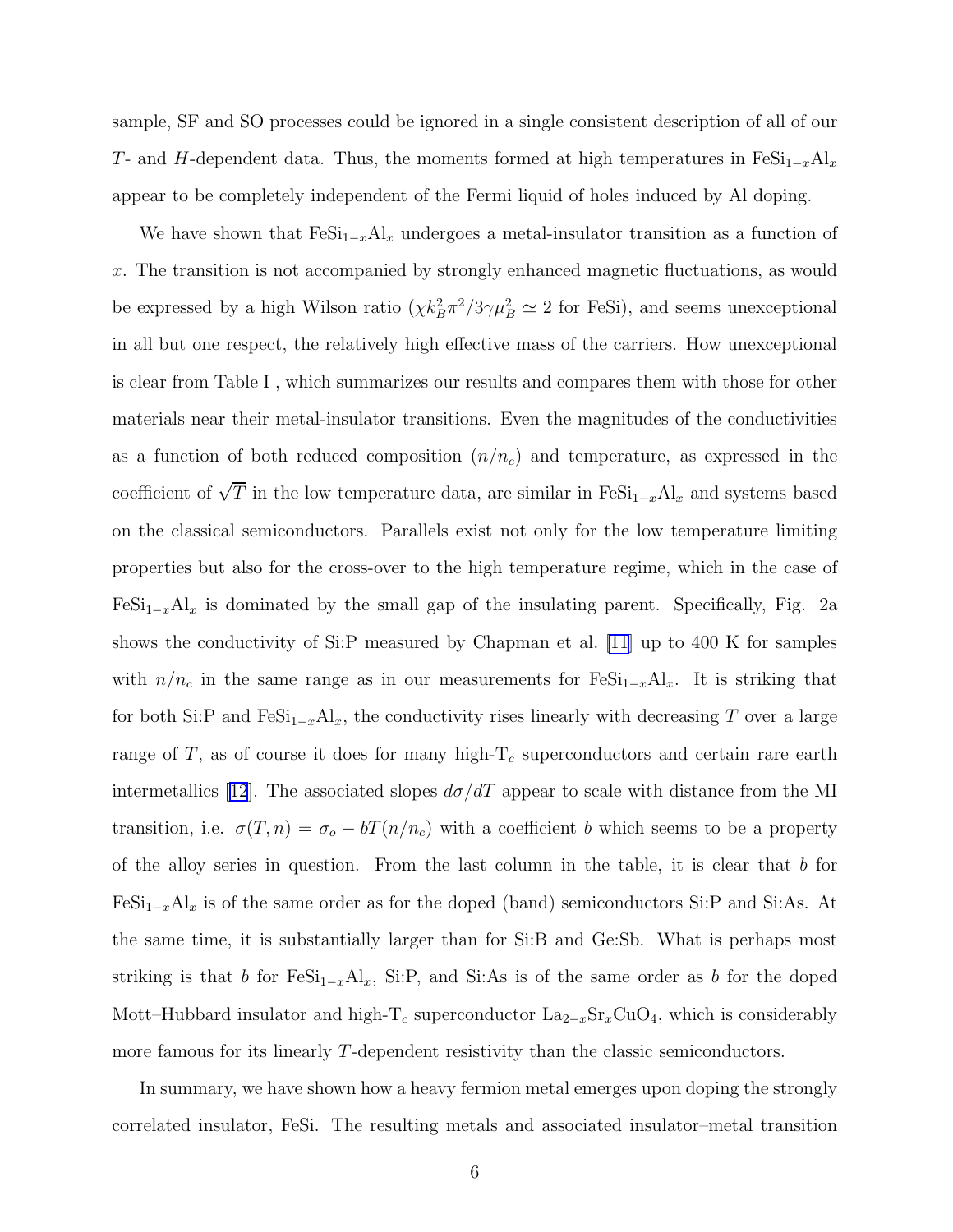bear an extraordinary and even quantitative resemblance to those near the classic metal– insulator transition in the more conventional insulator Si. Thus, the strong Coulomb effects present in insulating FeSi serve only to renormalize the critical concentration  $n_c$  and effective carrier masses in the metallic phase.

We thank P.W. Adams, D.A. Browne, Z. Fisk, and D.R. Hamann for discussions. JFD acknowledges the support of the Louisiana Board of Regents through contract number LEQSF(RF/1995-96)-RD-A-38.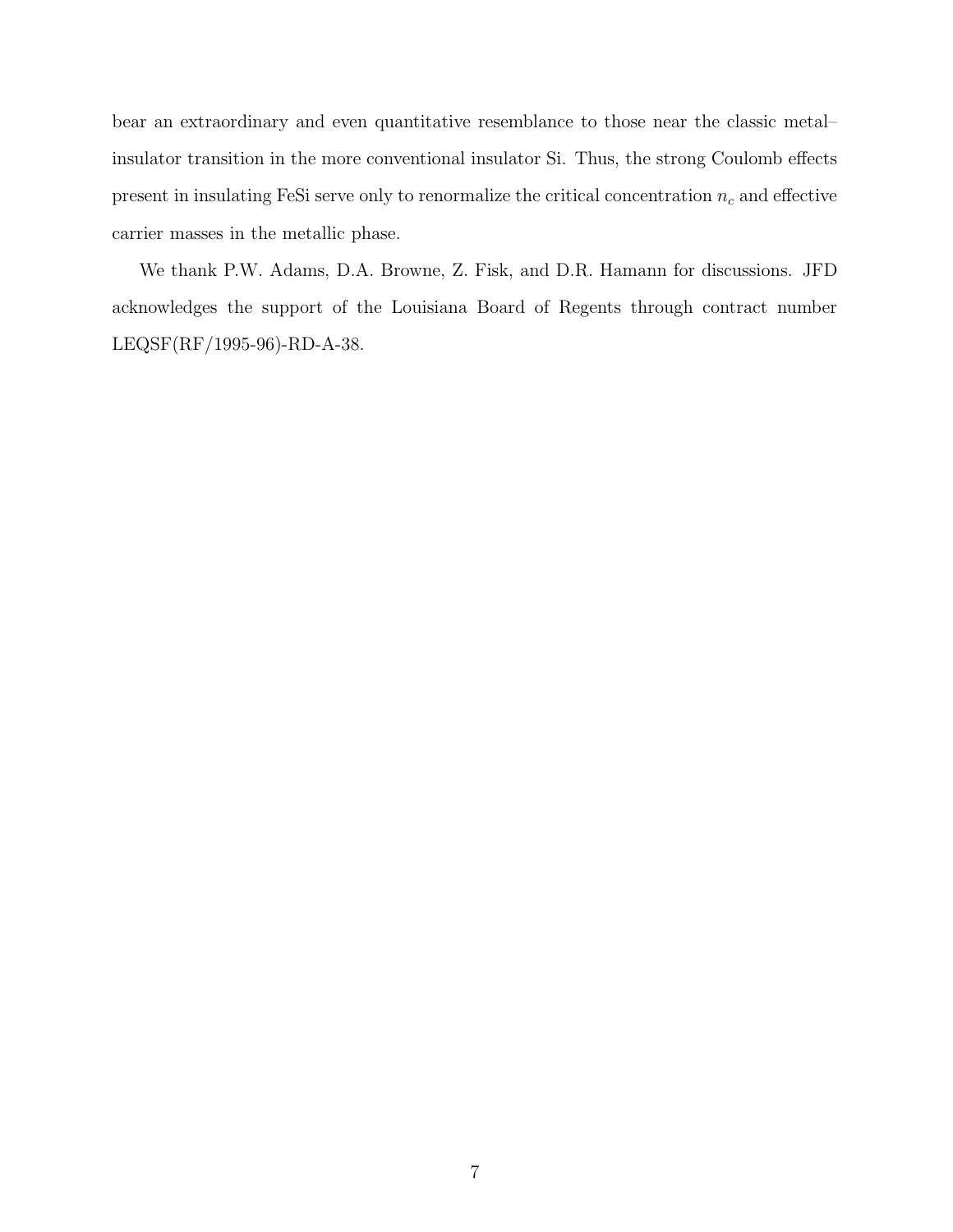## REFERENCES

- <span id="page-7-0"></span>[1] T.F. Rosenbaum et al. Phys. Rev. B 27, 7509 (1983); P. Dai et al. Ibid. 45, 3984 (1992); M.A. Paalanen et al. Phys. Rev. Lett. 61, 597 (1988).
- [2] D.B. McWhan et al. Phys. Rev. B 7, 326 (1973); S.A. Carter et al. Ibid. 48, 16841 (1993); B. Ellman et al. Ibid. 39, 9012 (1989); N.W. Preyer et al. Ibid. 44, 407 (1991); Y. Ando et al. Phys. Rev. Lett. 75, 4662 (1995); Y. Hidaka et al. J. Phys. Soc. Jpn. 60, 1185 (1991); A. Husmann et al. Science 274, 1874 (1996).
- [3] L.F. Mattheiss and D.R. Hamann, Phys. Rev. B 47, 13114 (1993); C. Fu et al. Ibid. 49, 2219 (1994); C. Fu and S. Doniach, Ibid. 51, 17439 (1995); V.I. Anisimov et al. Phys. Rev. Lett. 76, 1735 (1996).
- [4] V. Jaccarino et al. Phys. Rev. 160, 476 (1967); Z. Schlesinger et al. Phys. Rev. Lett. 71, 1748 (1993); G. Shirane et al. Ibid. 59, 351 (1987). C.-H. Park et al. Phys. Rev. B 56, 508 (1995).
- [5] G. Aeppli and Z. Fisk, Comments Condens. Matter Phys. 16, 155 (1992).
- [6] Ch. Kloc et al. J. All. Cmpds 219, 93 (1995).
- [7] R. Wolfe et al. Phys. Lett 19, 449 (1965).
- [8] K. Friemelt et al. Annalen der Physik 5, 175 (1996).
- [9] M.B. Hunt et al. Phys. Rev. B 50, 14933 (1994).
- [10] P.A. Lee and T.V. Ramakrishnan, Rev. Mod. Phys. 57, 288 (1985); A. J. Millis and P.A. Lee, Phys. Rev. B 30, 6170 (1984) and 31, 5523(E) (1985).
- [11] P.W. Chapman et al. J. Appl. Phys. 34, 3291 (1963).
- [12] M.C. Aronson et al. Phys. Rev. Lett. 75, 725 (1995); O.O. Bernal et al. Ibid. 75, 2023 (1995); C.L. Seaman et al. Ibid. 67, 2882 (1991); E. Miranda, V. Dobrosavlijevic, and G. Kotliar, to be Published.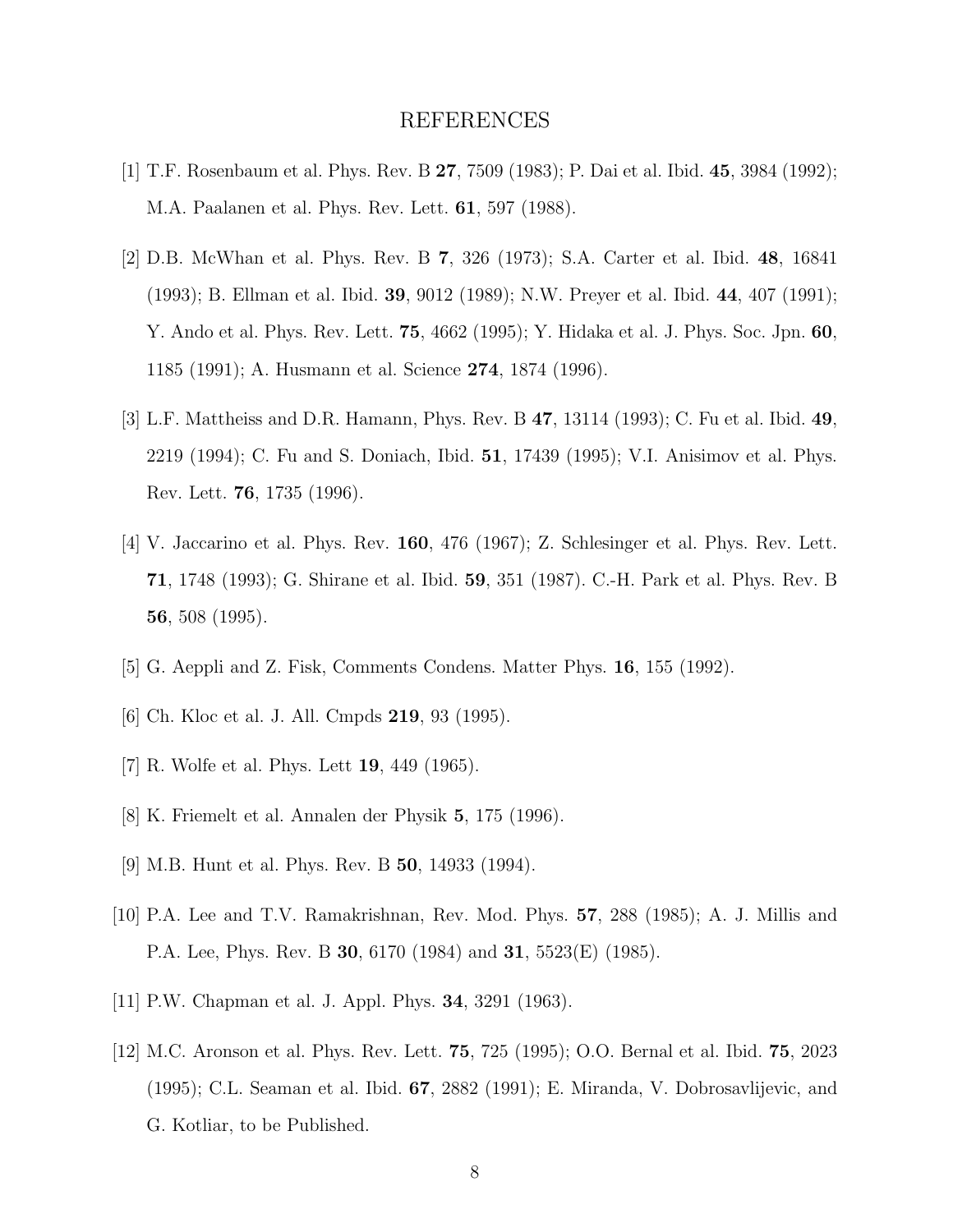- <span id="page-8-0"></span>[13] H. Takagi et al. Phys. Rev. Lett. 69, 2975 (1992).
- [14] See, e.g. E.H. Putley *The Hall Effect and Related Phenomena* (1960), Butterworths, London.
- [15] P.F. Newman and D.F. Holcomb, Phys. Rev. B 28, 638 (1983).
- [16] G.A. Thomas et al. Phys. Rev. B 25, 4288 (1982); G.A. Thomas et al. Ibid. 26, 2113 (1982); G.A. Thomas et al. Ibid. 24, 4886 (1981); T. Kurosawa, M. Matsui, and W. Sasaki, J. Phys. Soc. Jpn. 42, 1622 (1977).
- [17] S.L. Cooper et al. Phys. Rev. B 42, 10785 (1990); W.E. Pickett. Rev. Mod. Phys. 61, 433 (1989)
- [18] T.F. Rosenbaum et al. Phys. Rev. Lett. 45, 1723 (1980); C. Yamanouchi, K. Mizuguchi, and W. Sasaki, J. Phys. Soc. Jpn. 22, 859 (1967); Y. Ootuka et al. Solid State Comm. 36, 827 (1980).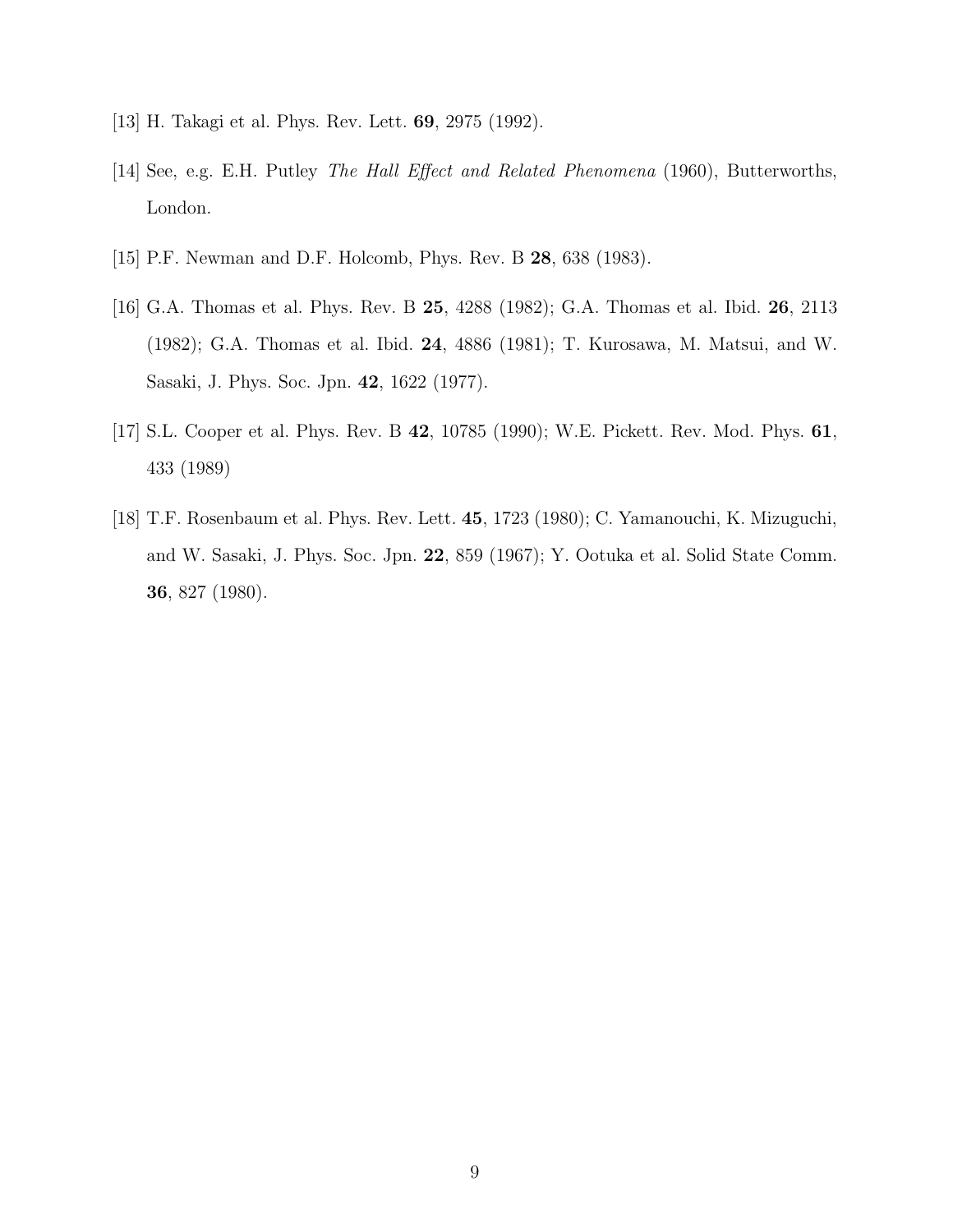| System                                         | $E_q$ (eV) | $n_c(10^{18}cm^{-3})$ $m^*/m_e$ $k_F\ell/3$ $\sigma_o(1/\Omega cm)$ |                |          |               | $\nu$          | $a \ (\Omega cm K^{1/2})^{-1}$ | $b$ ( $\Omega$ <i>cm</i> $K$ ) |
|------------------------------------------------|------------|---------------------------------------------------------------------|----------------|----------|---------------|----------------|--------------------------------|--------------------------------|
| $\text{FeSi}_{1-x}\text{Al}_x$                 | 0.06       | $330 \pm 110$                                                       | $15 \pm 2$     | 0.23     | $600 \pm 150$ | $0.85 \pm .1$  | $-10.0$                        | $-1.10 \pm 0.2$                |
| $Si$ : $P$                                     | 1.17       | 3.74                                                                | 0.26           | 0.46     | $260 \pm 30$  | $0.55 \pm .1$  | $-3.0$                         | $-0.41 \pm 0.07$               |
| Si:B                                           | 1.17       | 4.06                                                                | 0.38           | 0.20     | $152 \pm 18$  | $0.65 \pm .14$ | $-7.0$                         | $-0.062 \pm 0.005$             |
| Si:As                                          | 1.17       | 8.2                                                                 | 0.31           | 0.34     | 381           | $0.64 \pm .2$  | $-11.0$                        | $-8\pm 2$                      |
| Ge:Sb                                          | 0.75       | 0.15                                                                | 0.22           | 0.51     | $63 \pm 14$   | $0.7 \pm .2$   | $-12.0$                        | $-0.073 \pm 0.008$             |
| $\text{La}_{2-x}\text{Sr}_{x}\text{CuO}_4$ 1.8 |            | 260                                                                 | $\overline{2}$ | $\sim$ 3 |               |                |                                | $-1.5 \pm 0.3$                 |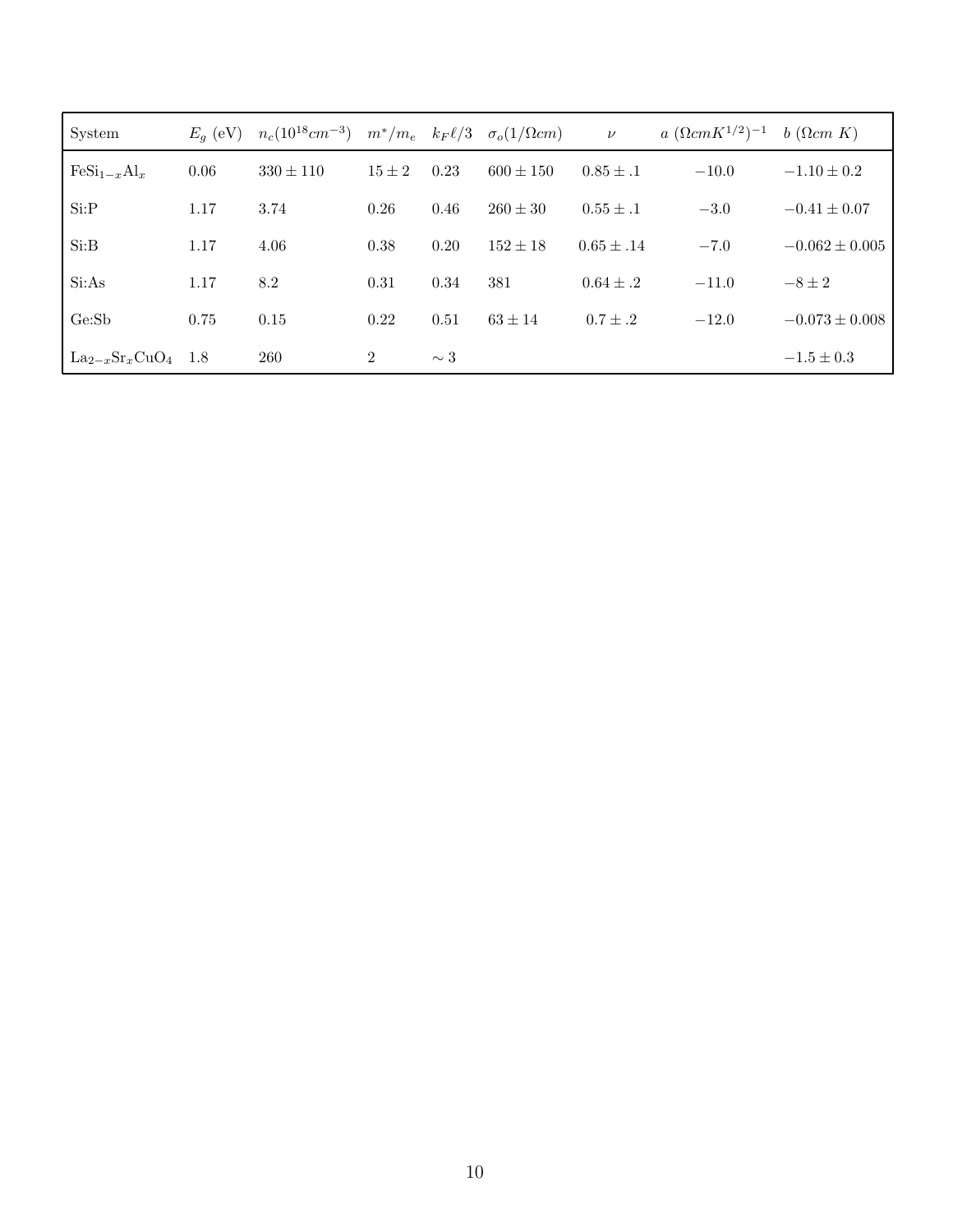### TABLES

TABLE I. Values of the energy gap in the undoped systems  $(E_g)$ , critical concentration  $n_c$ , the effective carrier mass  $m^*/m_e$ , the dimensionless diffusion constant  $(k_F \ell/3)$  for  $n = 2n_c$  calculated using the dopant density as the nominal carrier concentration, a valley degeneracy of 8 for FeSi, 6 for Si, and 4 for Ge, and the free electron formula for  $\sigma$  [\[1](#page-7-0)] (the value for La<sub>2−x</sub>Sr<sub>x</sub>CuO<sub>4</sub> was scaled froma high temperature estimate given in Ref. [[13](#page-8-0)]),  $\sigma_o$ , and  $\nu$  obtained from fits of the data to the form  $\sigma = \sigma_o (n/n_c - 1)^{\nu}$ , a from fits to the form  $\sigma = \sigma_o + aT^{1/2}$  to the low temperature conductivity at zero field, and the parameter b from fits to the linear temperature dependent conductivity to theform  $\sigma(T, n) = \sigma_o(n) + b(n/n_c)T$ . Data for Si:P were taken from ref. [[1,11,](#page-7-0)[14\]](#page-8-0), for Si:B from ref.[[1,11](#page-7-0)[,14\]](#page-8-0), for Si:As from ref. [\[14,15\]](#page-8-0), for Ge:Sb from ref. [\[14,16\]](#page-8-0) and for  $\text{La}_{2-x}\text{Sr}_{x}\text{CuO}_{4}$  from ref. [\[13,17\]](#page-8-0).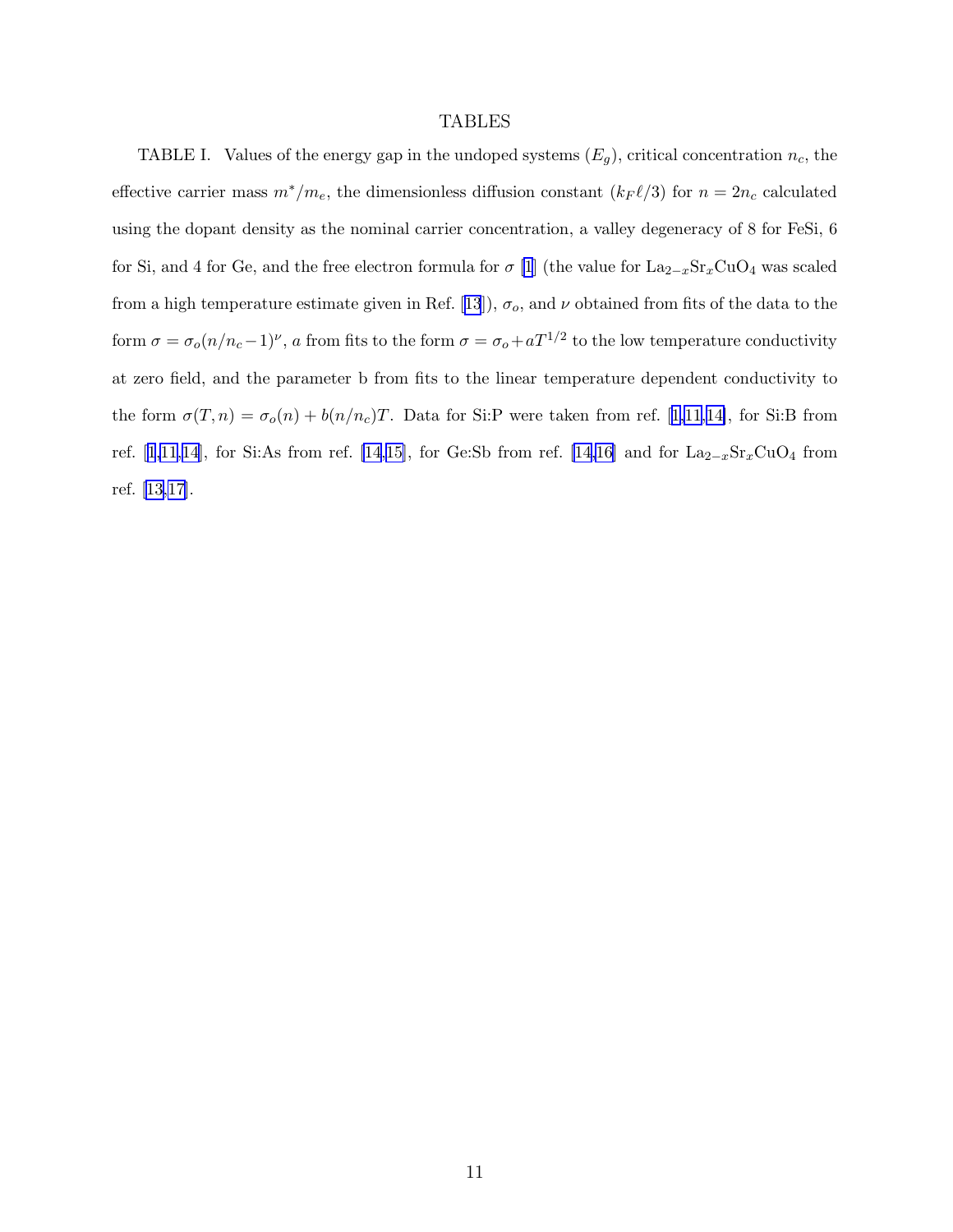#### FIGURES

FIG. 1. a) Lattice constant of  $Fesi_{1-x}Al_x$  vs. nominal Al concentration (• left hand axis) and nominal carrier concentration from measurements of Hall voltage  $(\Box$  right hand axis). b) Change in  $\chi$  with x, taken as the average  $\chi$  between 80 and 120 K. Solid line is best fit to the form  $\delta \chi = c(n - n_c)^{1/3}$  with  $c = 1.44 \mu_B^2 \nu'^{2/3} m^* / \hbar^2 \pi^{4/3}$  where  $\nu'$  is the valley degeneracy taken as 8 [\[3\]](#page-7-0). The best fit corresponds to a carrier mass of  $14m_e$ . (c) The low temperature conductivityvs. nominal Al concentration  $\left( \bullet \right)$ . Si:P data ( $\Box$  left hand axis only) [[16,18](#page-8-0)] is plotted for comparison with  $n_c = 3.74 \times 10^{18}$ .  $\sigma_{min}$  (left hand axis) is the Mott minimum conductivity defined as  $\sigma_{min} = 0.05e^2/\hbar d_c$  with  $d_c = n_c^{-1/3}$ . Solid line represents a fit of FeSi<sub>1-x</sub>Al<sub>x</sub> data up to the concentration where the Ioffe–Regel condition is violated ( $k_F \ell \sim 2$ ,  $x \leq 0.045$ ) to  $\sigma_{LT} = \sigma_o * (n/n_c - 1)^{\nu}$  with best fit corresponding to  $\nu = 0.9 \pm 0.1$  and  $\sigma_o = 190 \pm 40$ . Dashed dotted line represents best fit of the Si:P data to the same form  $(\nu = 0.55)$ .

FIG. 2. a)  $\sigma(T)$  for Si:P with P concentrations of  $2.7 \times 10^{19}$  ( $\bullet$ ),  $1.6 \times 10^{19}$  (\*),  $1.1 \times 10^{19}$ (◇),7.8 × 10<sup>18</sup> (△), 4.9 × 10<sup>19</sup> (□), 2.8 × 10<sup>18</sup> (×) data of P.W. Chapman et al. [[11](#page-7-0)]. b)  $\sigma(T)$ for FeSi<sub>1-x</sub>Al<sub>x</sub> with x of 0.0 single crystal (•), 0.0 (solid line), 0.005 (dashed line), 0.01 (⊲), 0.015 (◦), 0.015 (∗), 0.025 single crystal  $(\nabla)$ , 0.025 (⊙), 0.035 (dashed dotted line), 0.045 ( $\times$ ), 0.05  $(\diamond)$ , 0.055 (⊳), 0.06 (△), 0.07 (+), 0.08 (□). c)  $\chi(T)$  for FeSi<sub>1-x</sub>Al<sub>x</sub> with symbols same as in a). Inset:  $C(T)/T$  plotted as a function of  $T^2$  for  $x = 0.015$  (\*) and  $x = 0.025$  ( $\bigodot$ ).

FIG. 3. a)  $\Delta \sigma$  vs.  $T^{1/2}$  for FeSi<sub>0.985</sub>Al<sub>0.015</sub> in 0 and 16 T. Lines represent best fits to the low-T data to  $\sigma(T) \propto T^{1/2}$ . b) Magnetoconductivity at 0.290 K for FeSi<sub>1-x</sub>Al<sub>x</sub> with  $x = 0.015$  ( $\circ$ ),  $x = 0.015 (*)$ ,  $x = 0.025 ()$ , and  $x = 0.05%)$ . Solid line through data in both (a) and (b) for  $x = 0.015$  ( $\circ$ ) is calculated from theory [\[10](#page-7-0)] with the gyromagnetic ratio for the carriers of 2.75. Other lines represent fits to theory which includes effects of spin orbit or spin flip scattering.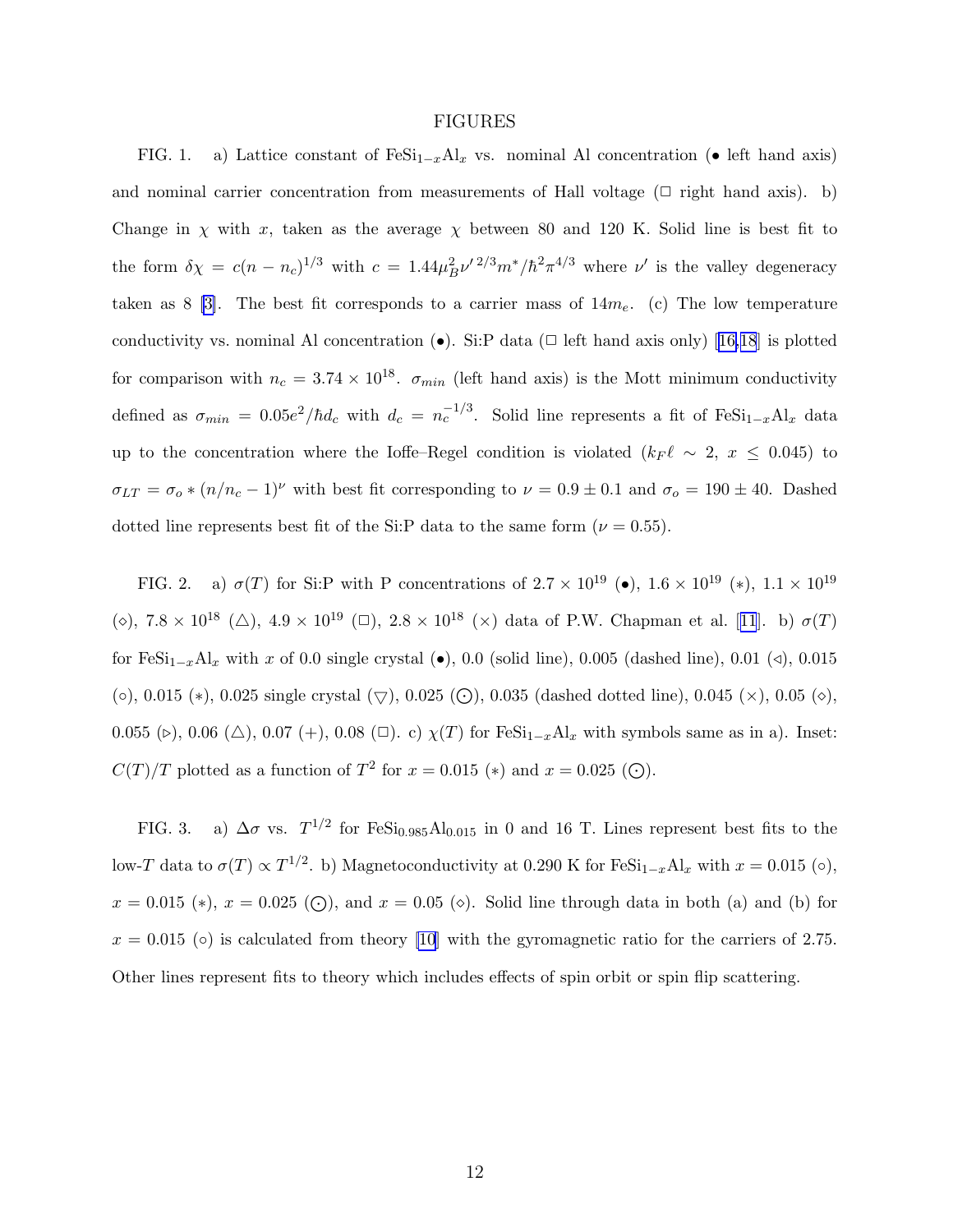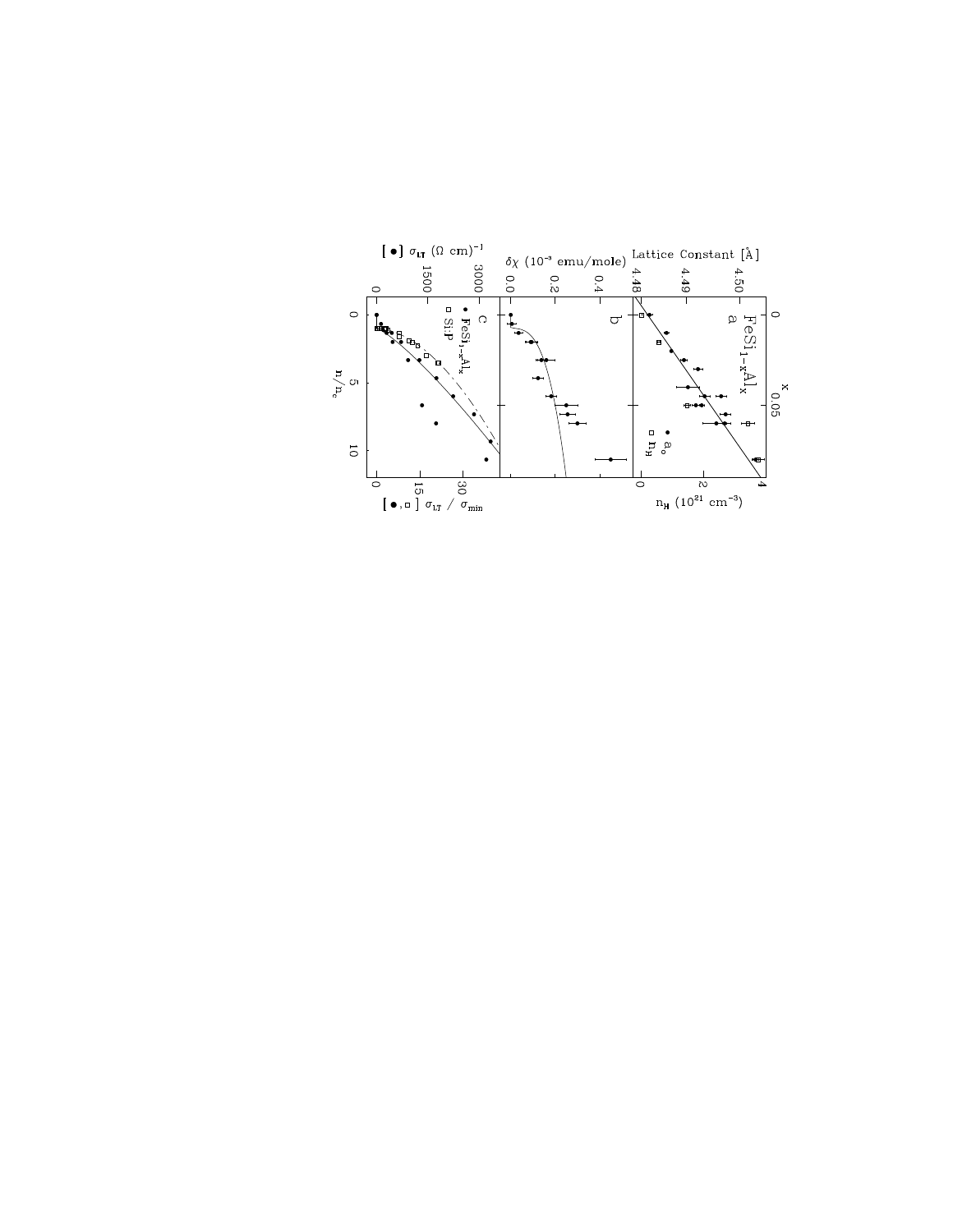